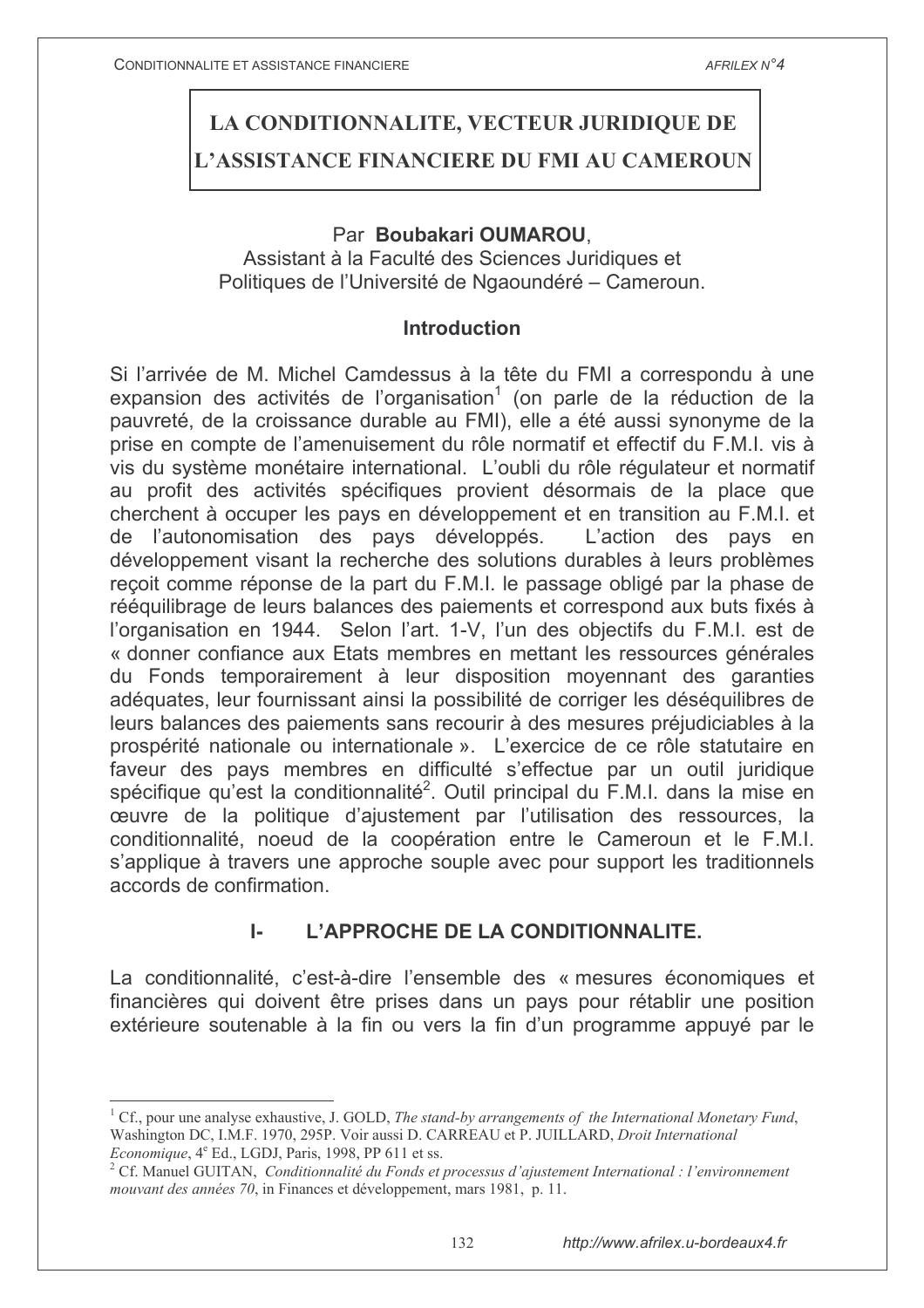Fonds »<sup>3</sup> n'était pas prévue dans les premiers statuts élaborés en juillet 1944 à Bretton Woods<sup>4</sup>, c'est donc en fonction des principes généraux qui l'animent et des nécessités économiques et financières mondiales que le F.M.I. a créé ex-nihilo et fait évoluer la conditionnalité en lui donnant un contenu précis.

### A. Les origines de la conditionnalité.

Lors de la préparation de la conférence de Bretton Woods au terme de laquelle sont nés le FMI et la Banque Mondiale, le débat de taille opposant créditeurs (USA) et débiteurs ( Grande Bretagne) avait pour objet les attributions du Fonds en matière d'utilisation et de contrôle des ressources. Un « joint statement », résultat du compromis<sup>5</sup>, devait être soumis aux différents décideurs qui composaient les délégations. Selon ce compromis un pays pouvait utiliser automatiquement les ressources du Fonds à chaque fois qu'il était dans le besoin. Mais les Etats-Unis, unique pays créditeur à la veille de la sortie de la guerre, cherchaient à contrôler le capital qu'ils proposaient et voulaient donc que les prêts soient entourés de conditions facilitant le remboursement. Cette position de garde des Etats-Unis mérite une analyse. Selon Marie-France L'Hériteau, par cette formule, les Etats-Unis souhaitaient « la charge de la preuve » débouchant en quelque sorte sur « une marge d'appréciation supplémentaire de l'opportunité des tirages »<sup>6</sup>. Entre la formule des prêts conditionnels soutenue fortement par les Etats-Unis et celle des prêts automatiques issue du compromis, cette dernière fut préférée et par conséquent adoptée par l'ensemble des délégations (excepté les Etats-Unis bien sûr) avec pour chef de file la Grande Bretagne, le plus grand pays débiteur de l'époque.

Le triomphe (provisoire) de la Grande Bretagne mérite qu'on rappelle ce que fut la position de Keynes, chef de la délégation anglaise, vis à vis de la conditionnalité.

Ses arguments tournaient autour de trois idées : l'ajustement entraîne déjà une responsabilité : le fait d'être membre du fonds doit entraîner l'automaticité des tirage et enfin celui-ci ne doit pas intervenir dans les choix politiques internes des Etats découlant de l'utilisation des ressources.

Ainsi, d'après Keynes, le fardeau de l'ajustement devait être réparti entre les pays excédentaires et les pays déficitaires de façon proportionnelle. Il prévoyait aussi dans son plan des commissions grevant les soldes créditeurs qui, en plus des souscriptions des pays membres, constituent des ressources de l'organisation. Quant à la question des tirages et de leur automaticité liée à la répartition du fardeau de l'aiustement, ils devaient viser à favoriser les pays membres qui à l'époque étaient pratiquement tous déficitaires. Aussi le débat

<sup>&</sup>lt;sup>3</sup> Cf. Jacques de LAROSIERE, ancien Directeur du FMI (1978-1987), Finances et développement, juin 1982, p.4 voir aussi C. SAMSON, l'encadrement juridique de la conditionnalité des accords de confirmation du FMI, Etudes internationales, 1988, PP 651-672.

<sup>&</sup>lt;sup>4</sup> Cf. Michel LELART, le Fonds Monétaire International, QSJ ? n°2617; PUF 1995, p.25.

<sup>&</sup>lt;sup>5</sup> Cf. D. CARREAU et P. JUILLARD, op. cit p.559

 $<sup>6</sup>$  Marie France L'HERITEAU, le FMI et les pays du Tiers -monde, IEDES, Collection Tiers-Monde, PUF,</sup> Paris 1986, p.87.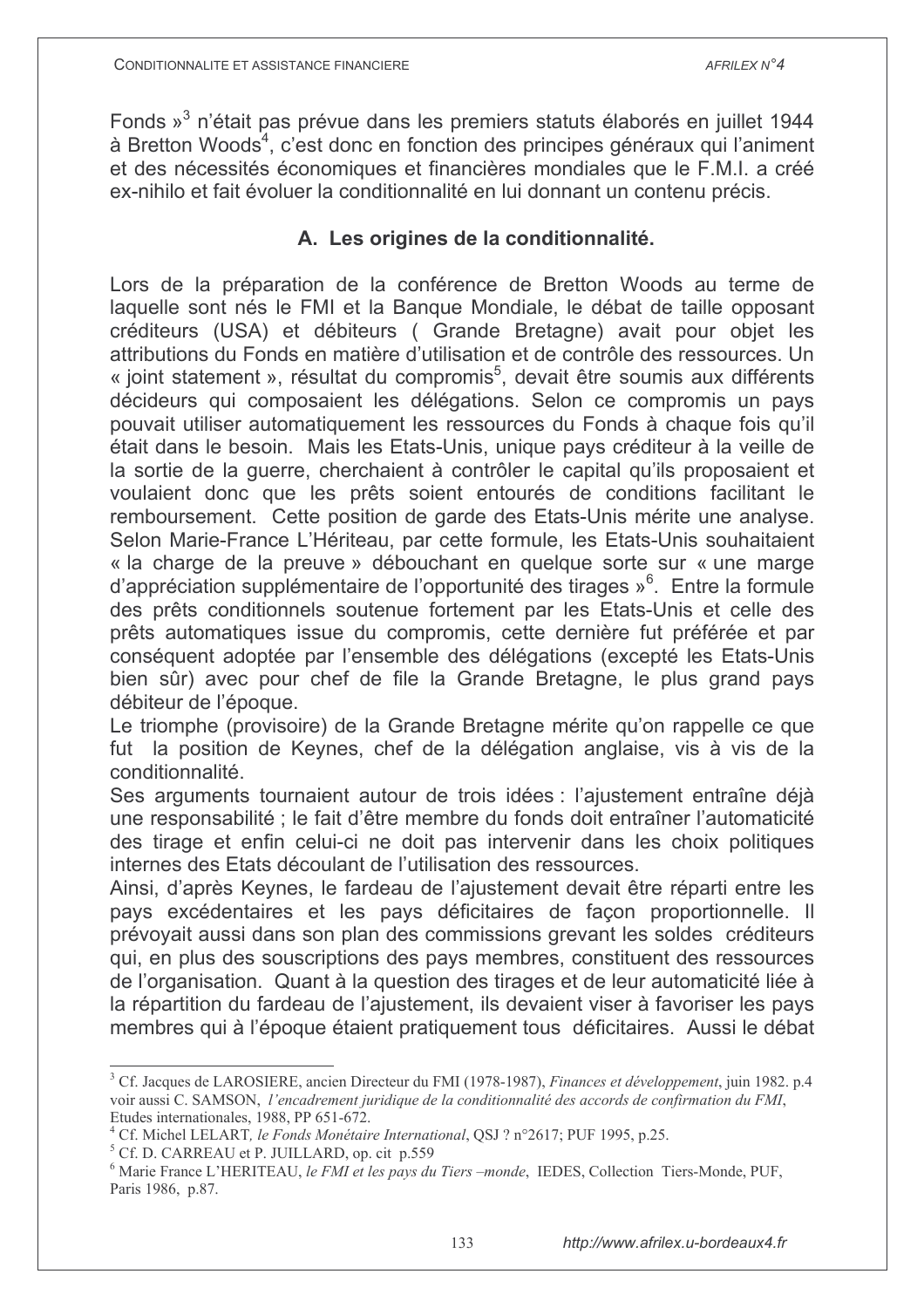permanent sur le lien<sup>7</sup> entre les DTS et le développement trouve certainement ses origines dans le plan Keynes.

S'agissant du principe de la non intervention, rebaptisé aujourd'hui l'ingérence dans les affaires intérieures, Keynes prônait comme garde-fou, le principe de « réserves possédées ». Selon ce principe, chaque pays détermine librement le montant de sa souscription et par là son droit à tirage qui sera donc proportionnel à son actif de réserve auprès du fonds. Ce principe était censé permettre à un Etat, s'il le désirait, de tirer la totalité de sa quote-part sans que le FMI intervienne.

Mais la conception Keynésienne très libérale ne sera pas recue telle quelle. Les circonstances propres aux accords de Bretton Woods correspondant à l'âge d'or du FMI en matière de surveillance (parité des changes, convertibilité des monnaies) et la prépondérance américaine liée à la situation particulière de l'après querre vont faire de l'utilisation des ressources une activité secondaire.

Finalement, nous pouvons dire que si les Etats-Unis et la Grande Bretagne avaient su s'accorder sur les principes essentiels qui s'inscrivent dans le cadre de la bonne conduite monétaire, par contre en matière de financement de déséquilibre de balance de paiements et de répartition du fardeau de l'ajustement en revanche, leurs affrontements ont abouti à la mise en place de la conditionnalité, alors qu'elle était absente des statuts initiaux. En d'autres termes, si le débat entre les pères fondateurs du FMI sur l'utilisation des ressources avait été tranché selon les vœux des partisans de la formule de l'utilisation automatique, c'est l'organisation elle-même, qui, tirant les conséquences de son expérience et sa pratique<sup>8</sup>, a finalement dégagé des règles et procédures d'utilisation des ressources connues aujourd'hui sous le nom de la conditionnalité.

## B. l'Evolution juridique de la conditionnalité.

L'évolution de la conditionnalité met à l'évidence l'extraordinaire capacité d'adaptation du FMI et la diversification<sup>9</sup> de ses activités au fur et à mesure que son rôle initial de surveillance du système monétaire international s'amenuisait. Dès lors, l'institutionnalisation de la conditionnalité passe par la méthode d'interprétation des compétences du Fonds d'une part et par la prise des décisions d'autorité d'autre part.

#### L'interprétation: Les compétences implicites du FMI.  $a<sub>z</sub>$

A la lecture de l'article 1<sup>er</sup> des statuts du FMI, on retrouve au dernier paragraphe le passage selon lequel « dans toutes ces politiques et décisions, le Fonds s'inspire des buts énoncés dans le présent article ». Le FMI, dans la

<sup>7</sup> Depuis 1980, les PVD réclament l'attribution préférentielle des DTS à ceux d'entre eux ayant des problèmes financiers aigus. Mais la triple action du groupe des 24, du comité intérimaire et du comité de développement est jusqu'aujourd'hui sans suite. Cf. Marie France L'HERITEAU, op. cit. pp. 42 à 44.

<sup>&</sup>lt;sup>8</sup> Voir Jean Marc SOREL, Les aspects juridiques de la conditionnalité du FMI. Thèse, Paris 13, 1990.

<sup>&</sup>lt;sup>9</sup> A. CHANDAVARKAR, *Le FMI*, structures financières et activités. Brochure n°42, 1984, pp. 13-18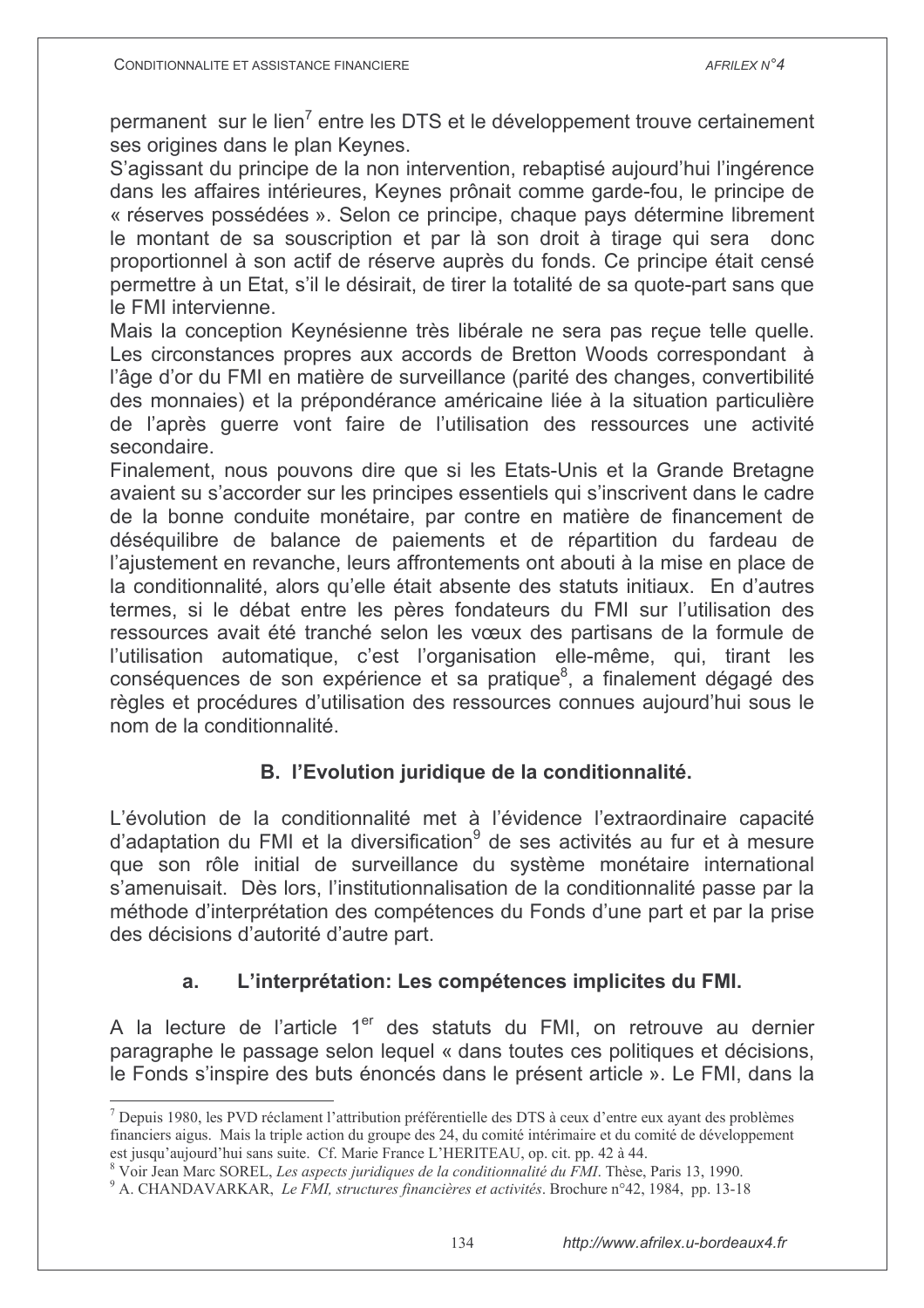recherche des solutions aux problèmes monétaires et financiers des Etats membres, élabore des politiques et prend des décisions qui passent donc nécessairement par l'interprétation<sup>10</sup>. Les pouvoirs du Fonds sont ainsi des pouvoirs juridiquement reconnus car les choix qu'ils déterminent sont adaptés aux buts et objectifs qui leur sont fixés. Si « la théorie des pouvoirs implicites n'est rien d'autre qu'une directive d'interprétation des chartes constitutives des organisations internationales  $v^{11}$ , c'est donc par l'interprétation que les autorités du Fonds ont pu mettre en place la politique de la conditionnalité, tout comme de nombreuses organisations internationales ont su diversifier leurs activités et justifier leur intervention grâce à l'interprétation<sup>12</sup>.

Au FMI, c'est à partir de l'imprécision laissée par l'article V, section 3 que le Conseil d'Administration s'est cru habilité à décider de l'interprétation des textes fondateurs. Ainsi, a-t-il a déployé la plénitude de ses compétences en matière de conditionnalité. Le Fonds confirme, de la sorte, ce qu'ont écrit certains auteurs, selon lesquels « on ne peut sérieusement contester la compétence des organes non juridictionnels des organisations internationales pour interpréter la charte constitutive, les traités qui engagent ses organisations dans le cadre de leur fonction »<sup>13</sup>. Cela est vrai est droit international public classique, cela est exact en droit international économique. C'est donc l'interprétation qui a permis au FMI de dégager la notion de conditionnalité et de s'adapter, de mener efficacement ses actions par la prise de décisions avant force obligatoire.

### b. Le rôle des décisions d'autorité dans la construction de la conditionnalité.

C'est par plusieurs étapes et par diverses décisions que le FMI a construit les principes de la conditionnalité.

Au départ, l'utilisation des ressources n'était pas une préoccupation principale du FMI. Il a fallu attendre une interprétation du Conseil d'Administration de mai 1947 pour que le principe de la non automaticité du tirage soit affirmé. L'imprécision des termes de l'article V section 3 avait permis aux Etats-unis de montrer leur prépondérance en marquant l'utilisation des ressources de leur point de vue. Ensuite, la décision n°284-2 du 10 mars 1948 interprétant l'article V section 3 reconnut au FMI la faculté de refuser l'octroi des ressources s'il juge incompatible avec ses statuts l'utilisation qui va en être faite. Enfin, cette dernière sera complétée par la décision du 17 mars 1948. laquelle élargit les contours de l'interprétation : ainsi, tout Etat membre avant besoin de ressources du FMI doit, en plus, avoir une attitude conforme à l'article 1 des statuts.

<sup>&</sup>lt;sup>10</sup> Cf. T. TREVES « Les décisions d'interprétation des statuts du FMI », RGDIP n°1, Janvier-Mars 1975, pp. 5- $2\pi$ 

<sup>&</sup>lt;sup>11</sup> Cf. avis CIJ du 29 août 1949 sur les répartitions des dommages subis au service des Nations-Unies. Voir NGUYEN QUOC DINH, P. DAILLER, A. PELLET, Droit International Public, LGDJ, 1998, p.538

 $^{12}$  Cf. AID (article 10), BAD (article 61), BASD (article 61), SFI (article VII), BIRD (article 10).

<sup>&</sup>lt;sup>13</sup> Cf. NGUYEN QUOC DINH, P.DAILLER, A. PELLET, Op. cit p. 237.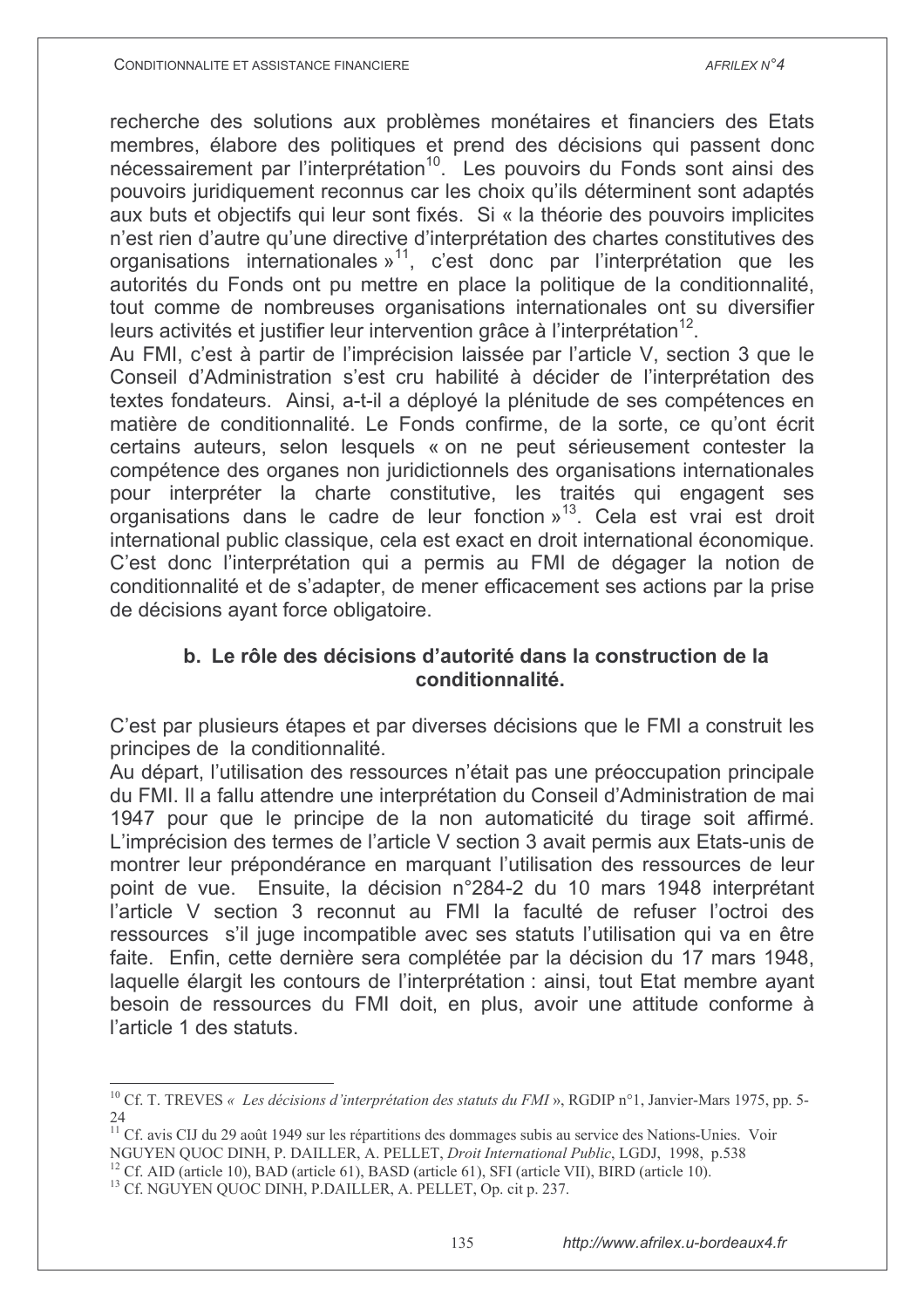D'autres décisions vont intervenir, soit pour renforcer des anciennes, soit pour en créer de nouvelles. La décision du 13 février 1952 est la suite logique de celles de 1947 (non automaticité des tirages) et de 1948 (justification des tirages). Selon cette décision, tout Etat membre ayant besoin de ressources du FMI doit fournir des garanties à cette utilisation. Son rôle a été de faire de la procédure de l'assurement de tirage. le principal véhicule de la Elle a fixé pour la première fois les principes directeurs conditionnalité. concernant l'utilisation des ressources en précisant : « les devises achetées au Fonds ne doivent pas demeurer non rachetées au delà de la période qu'on peut raisonnablement rattacher aux difficultés de paiement pour lesquelles elles avaient été rachetées au Fonds. Cette période ne saurait dépasser 3 à 5 ans  $v^{14}$ .

Cette décision lie les tirages à des mesures spécifiques permettant de rééquilibrer la balance des paiements. La France s'y était opposée car elle avait été déclarée inéligible à l'utilisation des ressources suite à la dévaluation non concertée de 1948. En 1952, était donc établie une distinction entre les tirages conditionnels et les tirages inconditionnels. Désormais, le Conseil d'Administration se donne le pouvoir de contester une déclaration de besoin et met fin à la méthode d'achats directs et immédiats de devises étrangères jugée rigide. Mais la nécessité de rééguilibrer la balance des paiements étant une donnée conjoncturelle, la décision avait établi un lien entre l'évolution des réserves du FMI et le remboursement en fixant un délai maximum de 5 ans.

Contrairement aux autres branches du droit international, on constate, en droit monétaire, qu'il existe de sérieuses difficultés pour trouver des solutions appropriées aux problèmes posés du fait du flou juridique, donnée plus souvent volontaire qu'on ne croit. A ce titre, comme l'ont remarqué certains auteurs à propos de l'accord de confirmation, ce n'est pas un accord véritable avec des droits et obligations stricts, c'est une technique contraignante qui revêt tout un autre esprit<sup>15</sup> en donnant au Fonds les moyens de contrôler la politique suivie, et à l'Etat membre en question la possibilité d'effectuer des tirages pendant un temps donné<sup>16</sup>. L'emprise du FMI est énoncée et se concrétisera par l'adoption d'un code opérationnel.

La codification est une réponse du FMI à la contestation des pays en voie de développement. C'est l'accord de confirmation de 1967 entre la Grande Bretagne et le FMI qui avait déclenché le mouvement de contestation et de reforme qui s'en est suivi (décision de 1968, art. V section 3 du premier amendement). Le 30 novembre 1967, la Grande Bretagne signait un accord de confirmation après avoir dévalué la Livre Sterling le 18 du même mois. La contestation se justifiait non seulement du fait de la rapidité du décaissement qui s'en est suivi 11 jours après la dévaluation, mais surtout du fait du contenu de cet accord. Celui-ci ne contenait ni critères de réalisation ni échelonnement des tirages, bien que les avoirs du Fonds en la monnaie anglaise avaient atteint 200% de sa quote-part. Après la dénonciation par le Brésilien

<sup>&</sup>lt;sup>14</sup> Cf., article 5 section 7 des statuts originaux.

<sup>&</sup>lt;sup>15</sup> Cf. Dominique CARREAU, Le Fonds Monétaire International, Armand Colin, p.189.

<sup>&</sup>lt;sup>16</sup> Marie-France L'HERITEAU op. cit p. 89.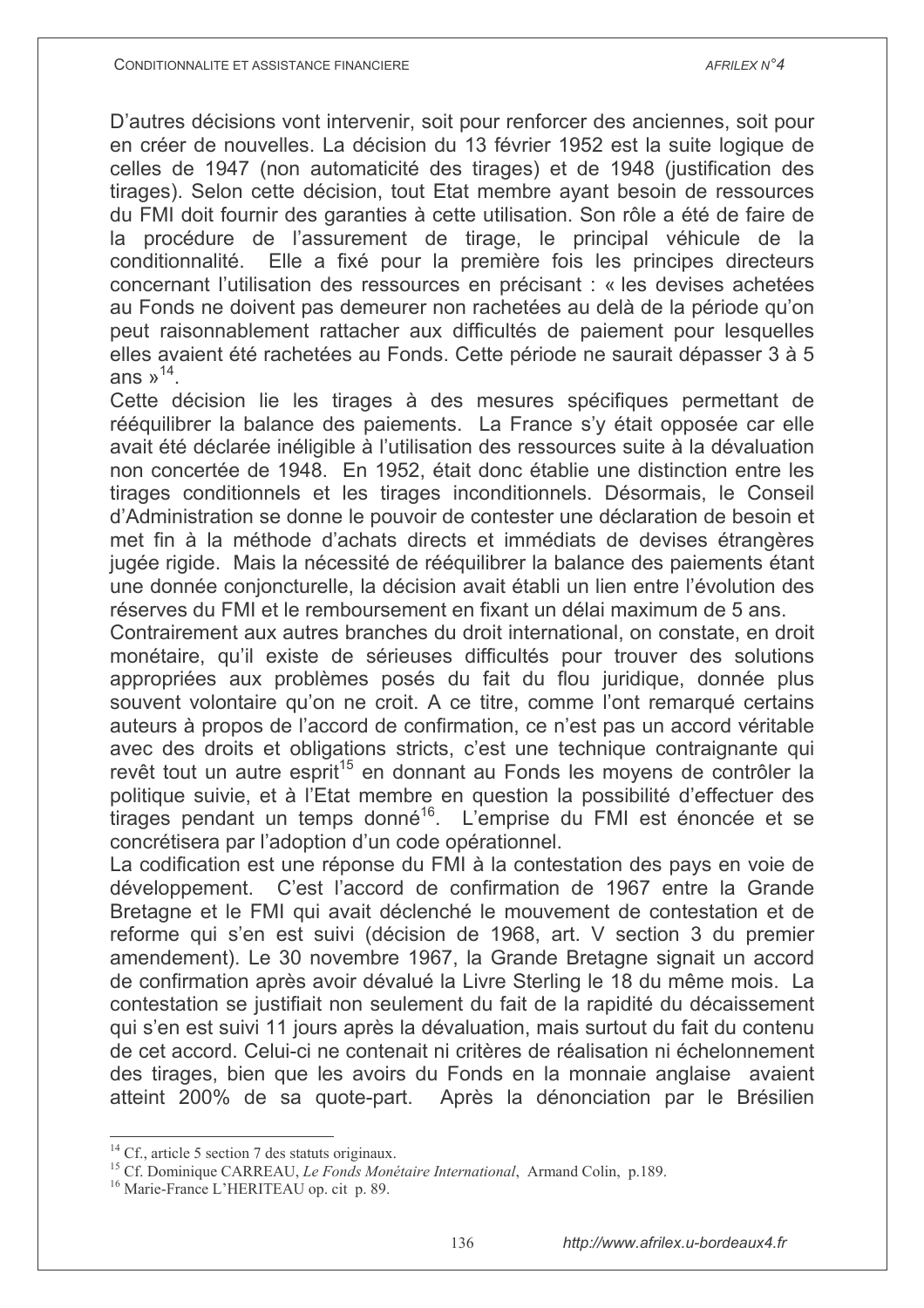Alexandre Kafka de la dualité des normes appliquées par le FMI, M. Schweitzer, alors Directeur Général du FMI (1963-1973), n'avait pas manqué de souligner le caractère exceptionnel de cet accord du fait même de l'importance de la Livre Sterling et de l'urgence de sa dévaluation. De son côté, le groupe des 24, en dénoncait la persistance d'une asymétrie dans le processus d'aiustement et dont la charge retombait principalement sur les pays déficitaires ayant une monnaie qui n'est pas une monnaie de réserve<sup>17</sup>. Le groupe accusait le FMI d'être le garant d'une politique monétaire discriminatoire et inéquitable par le biais d'une conditionnalité taillée sur mesure. Dans une autre déclaration<sup>18</sup>, des pays en voie de développement réunis au sein du groupe des 24, fut dénoncée la non surveillance du FMI de la politique économique des pays excédentaires. La déclaration déplorait également les conséquences désastreuses de l'ajustement sur leur économie du fait des conditions inappropriées qui accompagnent les tirages qu'ils effectuaient. En outre les pays sous développés reprochaient au FMI de ne pas tenir compte de certains facteurs exogènes ayant contribué au déséquilibre quasi permanent de leurs balances des paiements. Hormis la facilité compensatoire qu'ils trouvaient comme remède conforme à leur déséquilibre de nature endogène, ils ont, après examen des relations économiques et financières de 13 pays<sup>19</sup>, montré que le déséquilibre de leurs balances des paiements était dû essentiellement aux effets de la politique économique des pays développés devant laquelle ils sont impuissants. A propos des pays en question, Marie-France L'HERITEAU soulignait que « les véritables causes de leur déséquilibre étaient des 'chocs internes 'portant sur les prix et le volume de leur commerce extérieur : la détérioration des termes de l'échange réduisait la valeur réelle de leurs recettes d'exportation et la récession dans les pays développés réduisait la croissance de leurs débouchés extérieurs »<sup>20</sup> Par conséquent, les pays sous développés étaient des « innocents » punis puisqu'ils étaient soumis à un fardeau d'ajustement hors de proportion avec le niveau de leur responsabilité dans le déséquilibre international.

Face à cette contestation, le FMI n'avait ménagé aucun effort pour s'adapter et avait fourni des réponses souples. Dans les statuts du FMI, on retrouve un certain nombre de dispositions imposant le respect du principe de l'uniformité.<sup>21</sup> A ce titre, les conditions d'admission sont les mêmes pour tous les Etats. De même aucune distinction n'est faite entre les membres et adhérents ou encore entre micro-Etats et grandes puissances. Quelques exceptions<sup>22</sup> liées d'une part aux circonstances de querre, à la dévaluation

<sup>&</sup>lt;sup>17</sup> Cf. Bulletin du FMI, 22 sept. 1978.

<sup>&</sup>lt;sup>18</sup> Cf. Bulletin du FMI, 30 août 1975.

<sup>&</sup>lt;sup>19</sup> Il s'agissait du Brésil, Corée, Côte d'Ivoire, Inde, Indonésie, Jamaïque, Kenya, Pérou, Philippines, Sri Lanka, Tanzanie, Uruguay et Zambie. Les conclusions de cette étude, effectuée par la CNUCED, ont été approuvées par le groupe des 24 en mars 1979.

Marie France L'HERITEAU, op cit p.110.

<sup>&</sup>lt;sup>21</sup> Cf. J. GOLD, *La primauté du droit au FMI*, Série brochures, n°32, Washington Dc.1982 p.82.

<sup>&</sup>lt;sup>22</sup> Des exceptions furent accordées aux pays dont le territoire avait été occupé pendant la guerre (art. III, section 3.d, art.XIV, section 2, art. XX section 4 des statuts originaux et 1<sup>er</sup> amendement); exceptions liées à la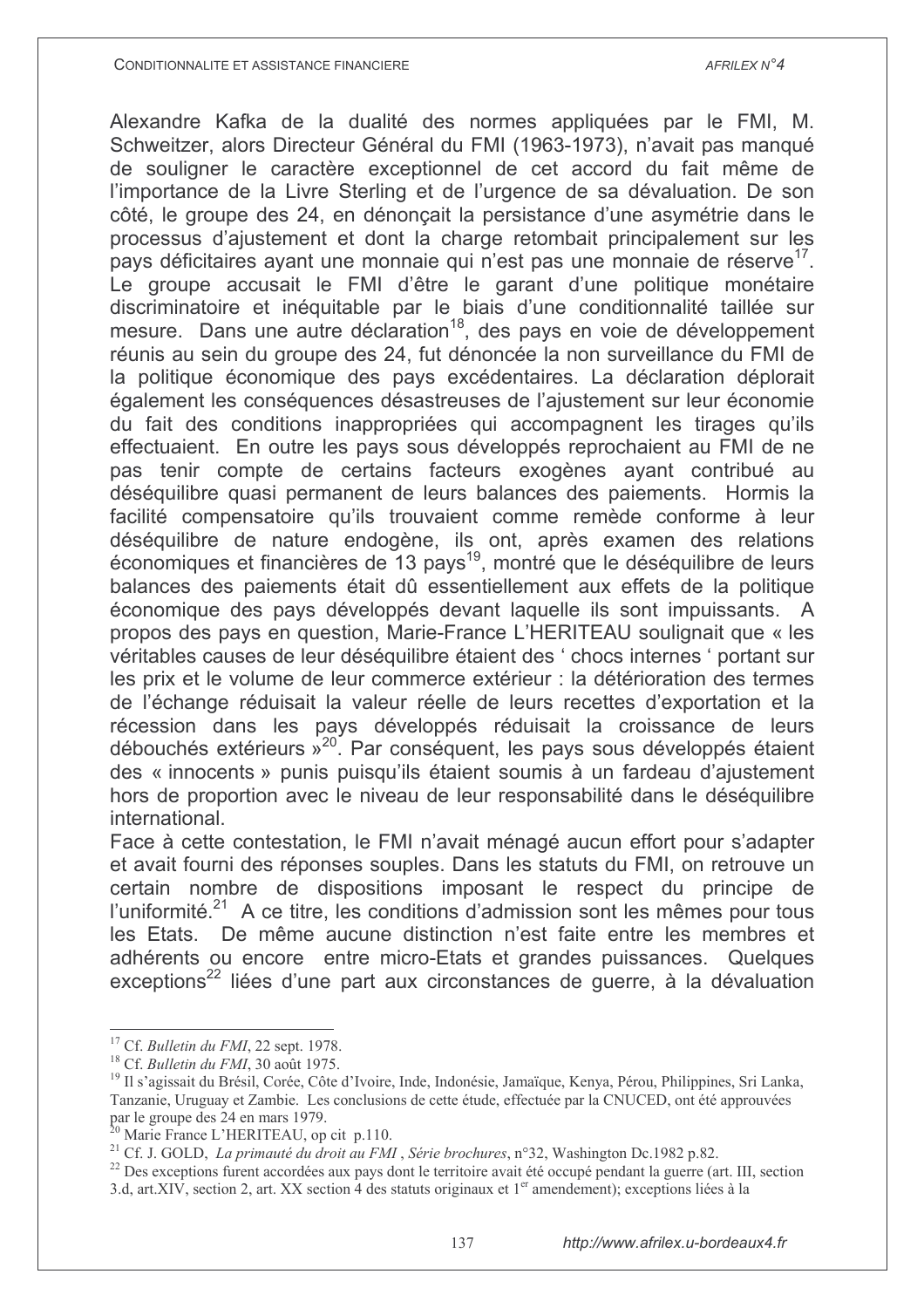affectant les transactions internationales courantes, et d'autre part aux régimes des articles XIV, VIII, et aux DTS peuvent être considérées comme des dérogations compensatoires. De prime abord, l'uniformité peut être considérée comme un principe de droit interne au FMI et dont l'application souple a fait évoluer le FMI vers des politiques déviationnistes. Comme l'a remarqué un éminent auteur sur la conditionnalité, « le principe de l'uniformité ne saurait être appliqué de façon rigide, c'est-à-dire sans tenir compte des circonstances de chaque pays, et de même, on ne peut accorder à ces dernières une importance telle que le traitement uniforme perde toute signification  $x^{23}$ . Le FMI à travers les expériences vécues dans les pays latino-américains a rendu l'utilisation de ce principe très souple. On a donc abouti à une perte de la valeur intrinsègue du principe en recherchant des ajustements au cas par cas avant d'arriver à la généralisation.

Le cas du Pérou fut la première expérience sur le terrain, car dans l'accord de stand-by signé entre ce pays et le FMI, en février 1954, une clause autorisait le Fonds à « interrompre l'autorisation des tirages avant que l'accord arrive à expiration<sup>24</sup> ». Contestée pour l'imprécision des raisons de suspension, cette clause de « notification préalable » a été par la suite insérée dans une trentaine d'accords sur une cinquantaine signée pendant la période allant de 1954 à 1960.

Au Chili, fut introduit pour la première fois dans un accord signé de mars 1956. la clause de l'échelonnement des tirages. Dans ce cas d'espèce, il s'agissait de tirage d'un montant représentant 36% du total des tirages et dont le plafond était fixé à 18% du total pendant la période inférieure à 31 jours. Si les administrateurs du FMI avaient considéré cette clause comme exceptionnelle et passagère lors de la signature de l'accord, ou de rendra vite compte que « ce qui était censé rester exceptionnel se généralisera », selon Marie France L'HERITEAU. Et pendant la décennie 1958-1968, sur près de 150 accords de stand-by signés, pratiquement une centaine comportait des clauses d'échelonnement des tirages. Les quelques accords ne contenant pas la clause concernaient bel et bien en grande partie des pays de l'hémisphère Nord (Grande Bretagne, Japon, USA, Islande, etc.).

L'insertion des critères de réalisation a été l'étape supérieure du processus d'institutionnalisation de la conditionnalité à sens unique par le FMI. L'accord signé par le Paraguay en juillet 1957 et qui comportait des clauses contraignantes relatives à la fixation d'un plafond des crédits et des dépenses publiques en fut la première illustration. Selon cet accord, le non respect de ces deux critères entraînait automatiquement la suspension des tirages. La confrontation entre les représentants de la Grande Bretagne et des Etats-Unis, exprimant respectivement « l'inquiétude » sur la probable généralisation de ces critères à tous les pays et la « nécessité » pour le FMI d'adopter des actions spécifiques à chaque pays, s'est soldée par la victoire américaine. Et

dévaluation affectant les transactions internationales courantes: art.IV section 5.e des statuts originaux et premier amendement

<sup>&</sup>lt;sup>23</sup> Cf. Susan SCHADLER, « L'évolution du rôle joué par le FMI dans les Pays en voie de développement ». Bulletin du FMI 18 Juillet 1994, P. 223

<sup>&</sup>lt;sup>24</sup> Voir Marie France L'HERITEAU, op. cit p. 91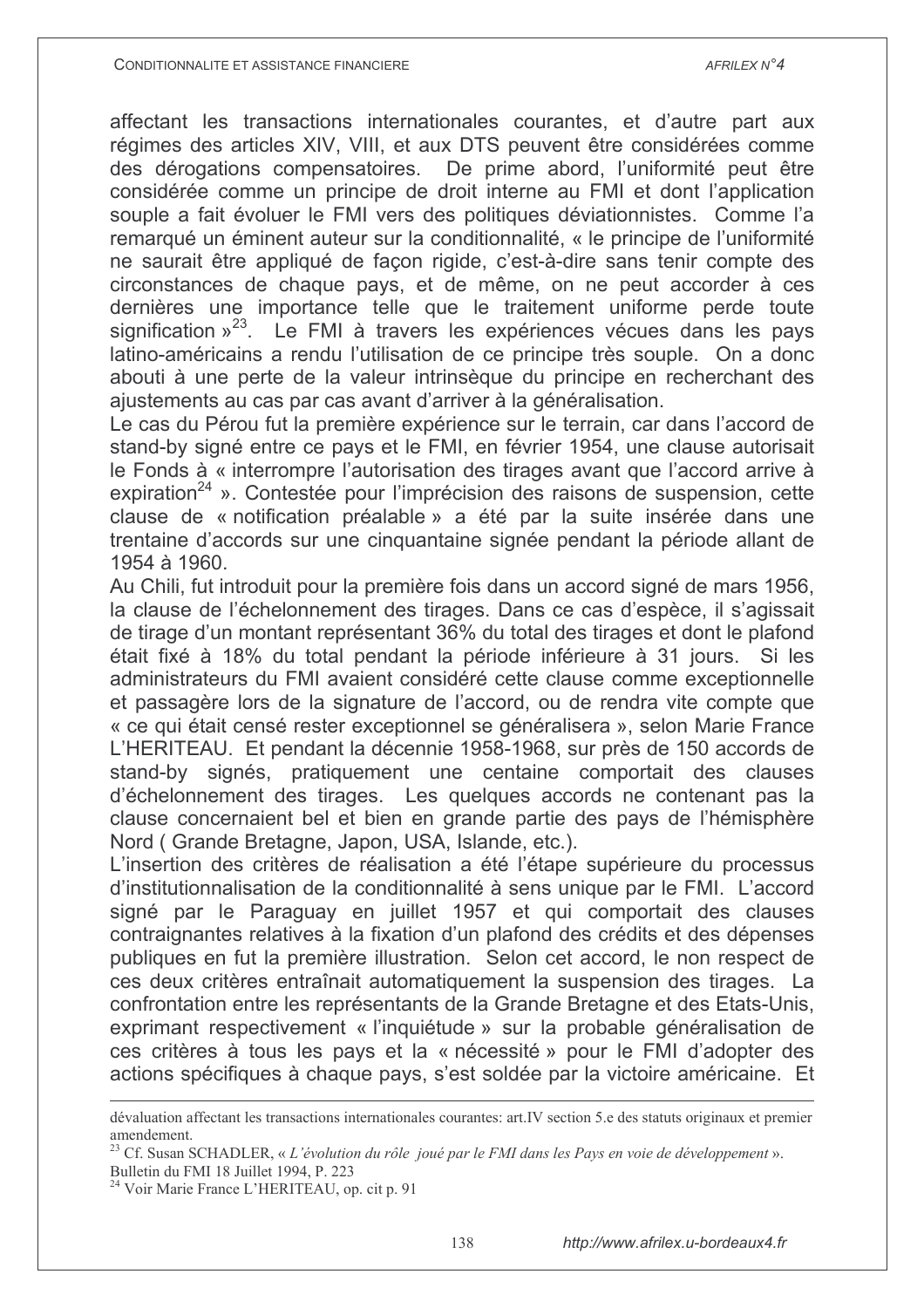la Grande Bretagne n'a pas échappé à la clause des critères de réalisation dans son accord de 1964.

Si la contestation réelle du contenu de la conditionnalité a été entreprise pendant la période où les pays développés et les pays sous développés recouraient ensemble aux ressources du FMI. l'adoption par le FMI de la décision du 2 mars 1979 infléchissant la pratique ancienne en instituant une série de directives sur la conditionnalité est intervenue pendant la période où les pays développés se sont autonomisés grâce aux Accords généraux d'emprunts (AGE). Désormais, l'emprise du FMI est irréversible et fait des Etats demandeurs de ses ressources des membres à part, soumis à la conditionnalité. Il se trouve qu'il s'agit, dès lors, essentiellement des pays en voie de développement.

En vertu de la décision du 2 mars 1979, l'utilisation des ressources générales du FMI dans les tranches supérieures de crédit est échelonnée et suppose une lettre d'intention dans laquelle sont exposées les grandes lignes de l'action économique gouvernementale au cours de la période du programme, les réformes qui devront être entreprises avant l'approbation de l'accord, les critères de réalisation (...) qui doivent être satisfaits au cours des périodes trimestrielles ou semestrielles pour que les tirages puissent avoir lieu et les périodiques de l'accord, qui permettent au conseil d'administration de déterminer les mesures conformes aux objectifs du programme »<sup>25</sup>.

La conditionnalité résume l'assistance du FMI et les efforts d'ajustement pris par les Etats. Ceux-ci doivent s'inscrire dans un contexte global qui tienne compte à la fois<sup>26</sup> des intérêts de l'Etat concerné et de l'ensemble du système économique et financier international. Il en résulte que les intérêts du Fonds et ceux du pays candidat aux tirages ne sont pas toujours identiques. Ce sont ces intérêts difficilement conciliables que nous allons examiner à travers les difficultés d'application de la conditionnalité au Cameroun.

#### L'APPLICATION DE LA CONDITIONNALITE AU CAMEROUN.  $\Pi$ .

Au Cameroun, l'octroi des crédits du Fonds [tout comme d'ailleurs d'autres bailleurs de fonds] et la conclusion des différents accords de rééchelonnement de la dette ont été conditionnés par l'adoption d'un programme d'ajustement prescrit par le FMI. S'agissant de l'octroi des crédits, selon les statuts du Fonds, tout pays membre en difficulté de balance des paiements peut recourir aux ressources du Fonds. Mais comment y recourir ? C'est le nœud de la conditionnalité.

En effet, le Cameroun est entré en 1988 en consultation avec le Fonds. conformément à l'article IV, pour conclure les différents accords qui constituent le support juridique de la conditionnalité. L'aboutissement de ces accords a nécessité des négociations entre le FMI et le Cameroun. Les différents accords prévoient-ils explicitement des plans de redressement ou programmes en divisant les crédits correspondants en plusieurs tranches. Le

<sup>&</sup>lt;sup>25</sup> Cf. *Bulletin du FMI*, supplément septembre 1995 p.9

<sup>&</sup>lt;sup>26</sup> Cf. J. GOLD, *conditionnality* Pamphlet, séries 3, Washington DC, 1979.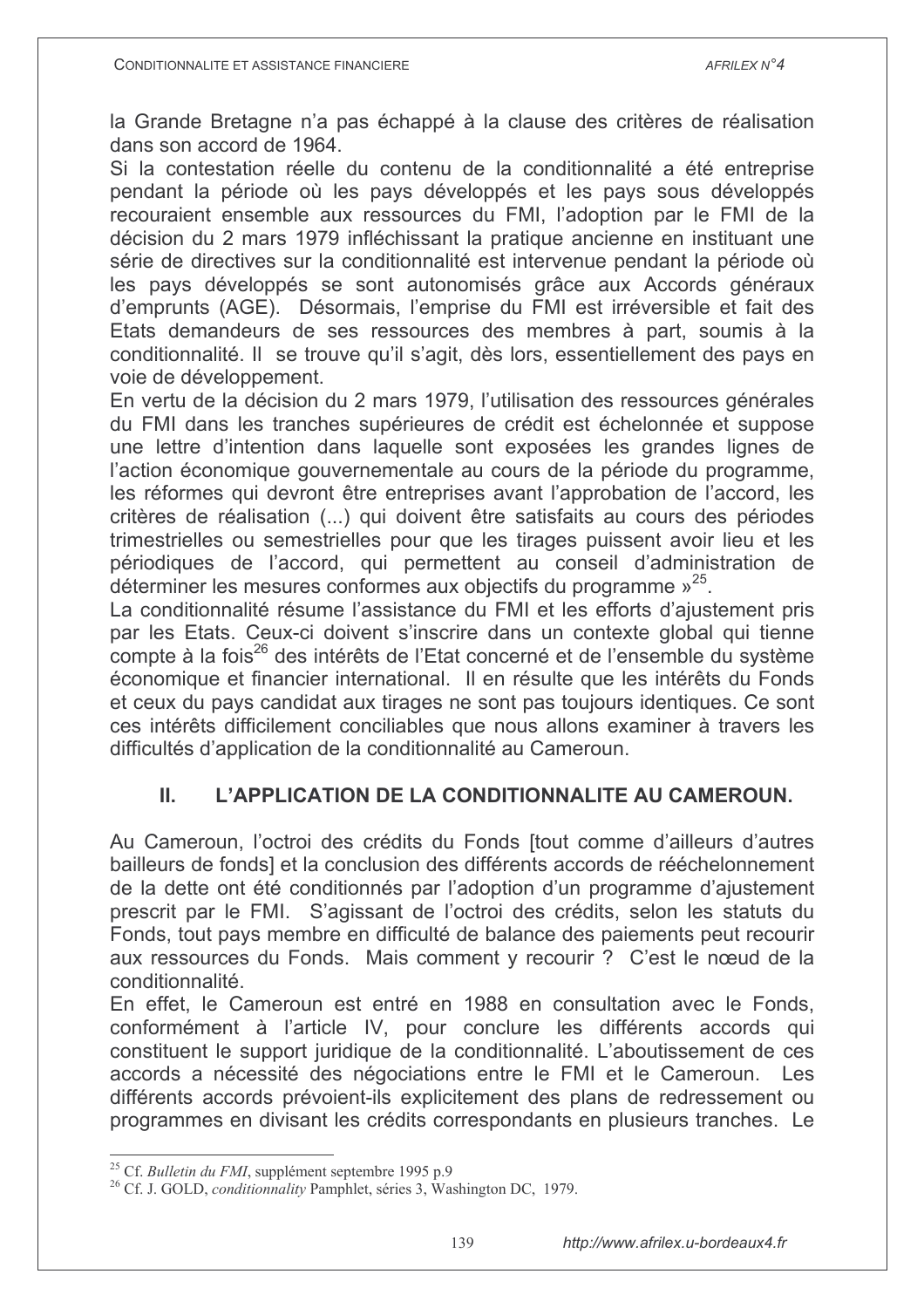FMI ne les débloque qu'après s'être assuré de l'exécution convenable et adéquat du plan en termes de critères de performances et de réalisations.

### A-Le support juridique de la conditionnalité: Les accords de  $\text{confirmation}^{27}$

Le Gouvernement Camerounais conscient de la gravité de la situation économique et financière du pays avait déjà, dans le cadre de la loi des finances 1987-1988, mis en place une série de mesures d'auto-ajustement internes visant à réduire le train de vie de l'Etat. Ce plan négligeait totalement le déficit structurel de l'économie camerounaise et ne s'attaquait qu'aux aspects conjoncturels. Dès lors l'échec de cette initiative d'auto-ajustement était prévisible, même s'il fut attribué « à la persistance d'une conjoncture maussade sur les marchés des matières premières avec ses effets induits sur les recettes de l'Etat »<sup>28</sup>. A la suite de cet échec, le Gouvernement camerounais devait prendre la décision tardive de recourir à l'assistance accrue non seulement des bailleurs de fonds traditionnels, mais aussi et surtout du FMI. Désormais, le Cameroun reconnaissait officiellement son déséquilibre structurel et sollicitait l'appui du FMI. Outre l'accord dit de « facilité pour la réduction de la pauvreté et la croissance » (FRPC). actuellement en cours, quatre (4) accords de confirmation furent signés en 1988, 1991, 1994, et 1995. Quel est leur objet, quelle est leur valeur juridique?

#### Le premier accord : Genèse de l'inspection internationale  $a<sub>r</sub>$

Le Cameroun a signé son premier accord avec le F.M.I. en septembre 1988 soit sept ans après la Côte d'Ivoire et 2 ans après le Nigeria considérés respectivement comme les deux géants agricole et pétrolier de l'Afrique subsaharienne. La principale raison de l'intervention du FMI était liée au choc qu'avait eu le Cameroun à la suite de la baisse continue des cours des principaux produits d'exportation à partir de 1985 et dont l'ampleur n'était pas prévisible. Par ailleurs, le poids de la dette s'est accentué à cause de la faiblesse des recettes. La conjugaison des deux phénomènes a contribué au déséquilibre profond et sans précédent des finances publiques et des comptes extérieurs. Après des hésitations liées à l'atmosphère politique de l'époque (tension entre les Présidents Ahidio et Biva), suivies de multiples consultations secrètes, le premier accord fut enfin conclu. Celui-ci couvrait la période allant d'août 1988 à mars 1990 et portait sur un montant de 69.255 millions de DTS (la quote-part du Cameroun étant de 135,1 millions de DTS). Les conditions de cet accord portaient d'une part sur les efforts que le Gouvernement camerounais devait entreprendre afin de stabiliser les finances publiques au terme de l'exercice 1991-1992, et d'autre part la relance de l'économie. La

<sup>&</sup>lt;sup>27</sup> Cf. J. GOLD, *'The stand-by arrangement of the Internationnal monetary fund''* Op. cit

<sup>&</sup>lt;sup>28</sup> Cf. Première lettre d'intention du Cameroun du 26 août 1988.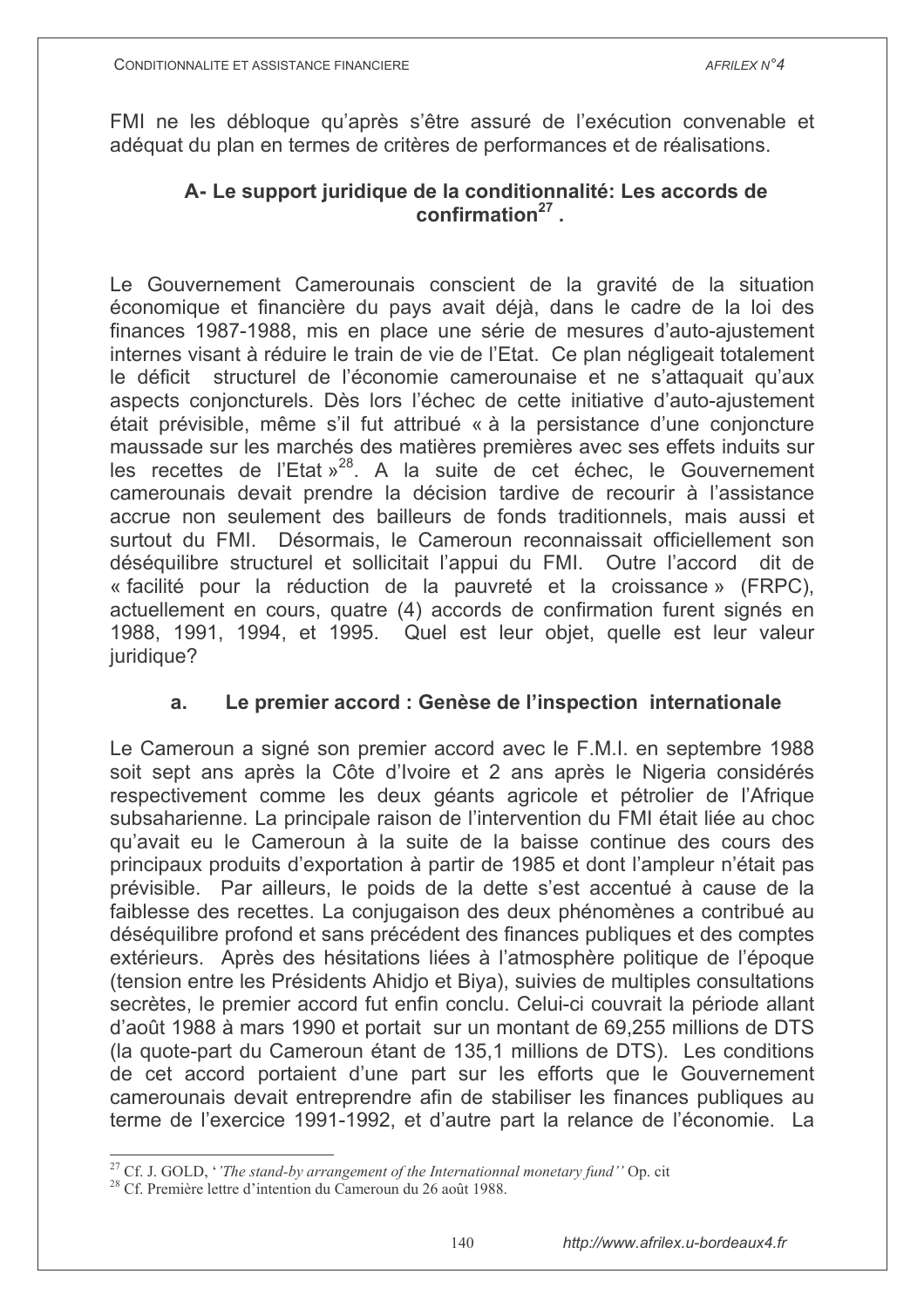politique économique mise en œuvre avait alors pour objet une action simultanée sur l'offre et la demande. Mais la lourdeur de l'appareil productif camerounais, conjuguée à la faiblesse des moyens de production, avait amené le gouvernement à insister surtout sur le volet demande et à prendre, par conséquent d'importantes mesures sur la régulation de l'offre intérieure. Cette option a été accueillie favorablement par les administrateurs du F.M.I. lors de la consultation<sup>29</sup> entreprise en 1988, au titre de l'article IV, avec le Cameroun. Selon eux, compte tenu du régime de change camerounais en viqueur, il était important de contenir avec riqueur la demande intérieure afin de renverser la situation de déséguilibre de la balance camerounaise des paiements.

Le programme de stabilisation et de relance appuyé par l'accord de septembre 1988 était le début d'un long processus d'ajustement macro-économique comportant à la fois des mesures restrictives et structurelles.

Le premier accord de confirmation nous révèle non seulement l'importance de l'aide financière extérieure et l'assistance technique dont avait besoin le Cameroun, mais aussi les faiblesses et carences de ce pays. Cet accord, pour l'opinion publique camerounaise, c'est aussi l'heure de vérité sur l'état de l'économie nationale et l'appréciation de la nature de l'intervention du F.M.I., institution longtemps contournée et « refusée » par les autorités, voire dénigrée en 1987 lors de la campagne nationale de sensibilisation orchestrée par les ténors de l'ancien parti unique au pouvoir (R.D.P.C.) au lendemain de la décision du président Biya de mener une politique d'ajustement sans le  $F.M.I.$ 

Le programme de ce premier accord visait en outre le maintien de la phase décroissante des importations en 1988-1989 et l'amorce d'une légère reprise dès 1990 :

- ❖ en réduisant les coûts des programmes d'investissements publics. Un programme quadriennal glissant a été adopté pour la période 1988-1993, et les investissements prévus pour la première année du programme étaient inscrits en annexe de la loi des finances et ventilés par projets entre ressources internes et ressources externes;
- ❖ en développant la politique d'exploitation systématique des filières en tant que stratégie de valorisation des matières premières et autres ressources nationales :
- \* en prenant certaines mesures de protection tarifaires à l'effet d'encourager les secteurs prioritaires comme l'agro-industrie. Pour ce l'élimination progressive des restrictions faire. quantitatives l'importation et leur remplacement par une protection tarifaire tenant compte de la production industrielle locale était choisie. En outre une plus grande partie de la demande intérieure devait être satisfaite par l'offre intérieure et la propension à importer était appelée à décroître de 23% à 21%.

<sup>&</sup>lt;sup>29</sup> Cf. Compte rendu de la réunion du Conseil d'Administration relative au Cameroun, n° 88/151-19 sept 1988.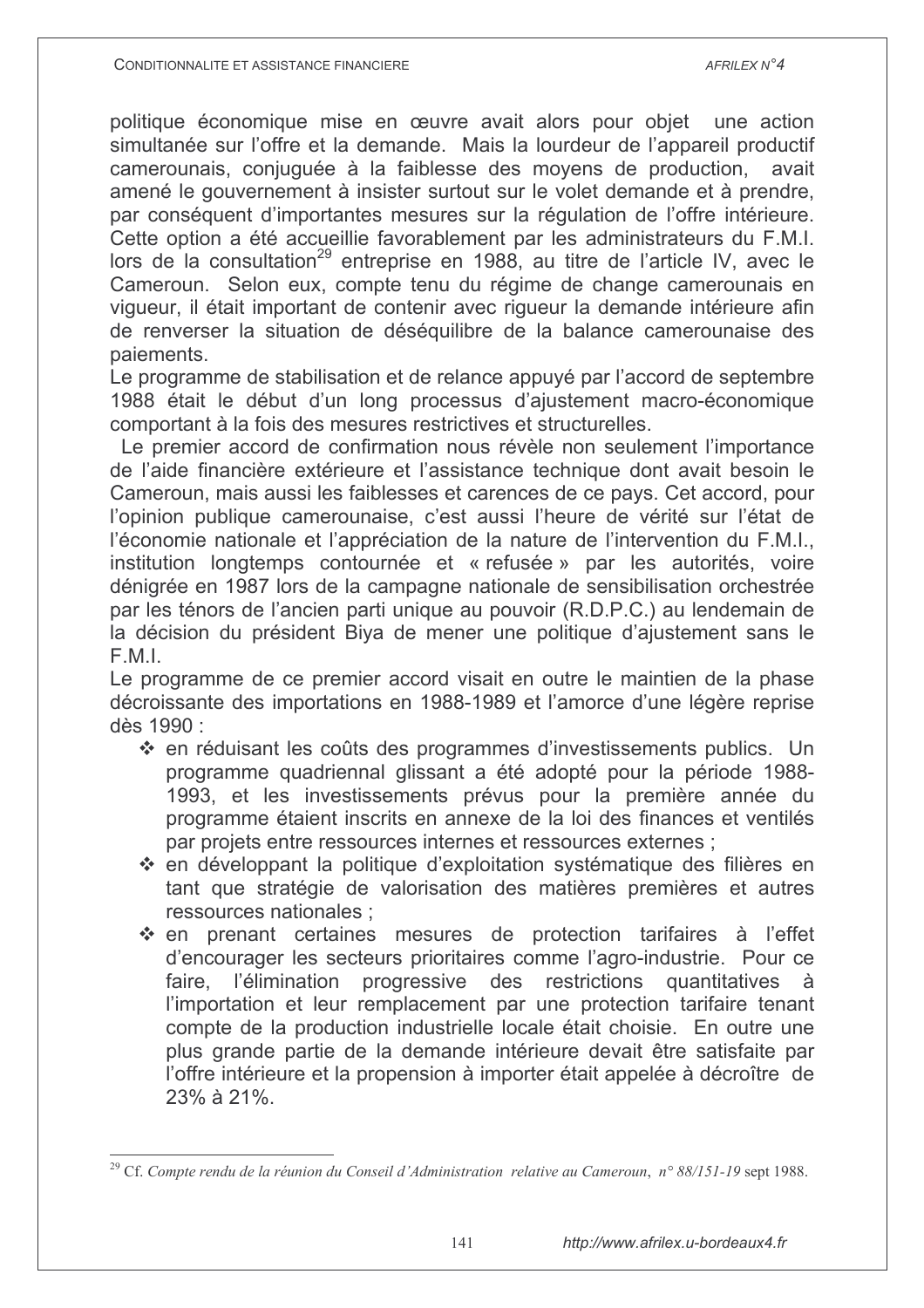En résumé, et selon M. Sadou HAYATOU, alors Ministre de l'Economie et des Finances du Cameroun, dans une lettre adressée à M. Michel Camdessus, pendant le premier accord. « le Gouvernement Camerounais entend poursuivre une politique économique et financière visant d'une part à entraver la détérioration de la balance des paiements et des finances publiques afin de permettre une relance de la croissance économique dans un climat de stabilité financière, et d'autre part à s'engager par le biais d'ajustements institutionnels, sur la voie d'une diversification plus poussée de l'appareil productif afin de rendre l'économie moins vulnérable »<sup>30</sup>.

#### Le deuxième accord : Des critères de réalisation contraignants.  $\mathbf b$ .

La persistance de la crise économique en 1989 et 1990, et le début des mouvements politiques nationaux liés à la naissance de la démocratie avaient amené le Cameroun à solliciter un nouvel accord de confirmation avec le F.M.I. en novembre 1991. Le programme couvrait une période de 9 mois pour un montant de 28 millions de DTS. Le Gouvernement avait adopté un ensemble de mesures économiques, financières et structurelles qui tenaient compte de la contraction prévue des recettes pétrolières et des intérêts sur la dette. Ce programme de près d'un an visait principalement à stabiliser les finances publiques et à mettre en place les réformes structurelles dans certains secteurs clés de l'économie nationale afin d'aboutir en 1992-1993 à des conditions nécessaires pour une reprise.

Suivant l'évolution prévisible de l'économie camerounaise au cours de l'année 1992, et compte tenu de la baisse continue de la vitesse de circulation de la monnaie et du niveau négatif des avoirs extérieurs nets au 30 juin 1991, soit 103 milliards de francs Cfa, le premier critère de réalisation prévoyait une amélioration de 20 milliards de Fcfa. C'est ainsi que le niveau des avoirs intérieurs nets compatibles avec ces évolutions avait baissé de 10 milliards de Fcfa par rapport à celui de 1991. Quant à la position nette du gouvernement, l'objectif retenu était de fixer sa baisse à un milliard pour atteindre 79 milliards de Fcfa en vue de permettre un léger accroissement des crédits à l'économie. En outre, sur le plan monétaire, le deuxième critère visait à permettre aux banques d'avoir des ressources pour soutenir les activités des agents économiques en dégelant les créances liées aux crédits accordés aux exploitants des filières agricoles et en poursuivant les activités de la Société de Recouvrement des Créances<sup>31</sup> (SRC).

Le troisième critère de réalisation lié à la politique de la dette limitait les emprunts extérieurs annuels à 100 milliards de Fcfa. Selon la loi de finances 1991-1992, l'ensemble des besoins financiers à pourvoir pour cet exercice s'élevait à 690 milliards de Fcfa soit 23% du PIB. Pour les satisfaire, le gouvernement avait la possibilité de faire appel aux prêts projets et dons mais

<sup>&</sup>lt;sup>30</sup> Cf. Lettre d'intention, n°109/CF/MINFI/DCE 23 du 26 août 1988.

<sup>&</sup>lt;sup>31</sup> Créée en août 1989 dans le cadre des réformes structurelles, la SRC avait repris 640 milliards de fcfa d'actifs des banques liquidées.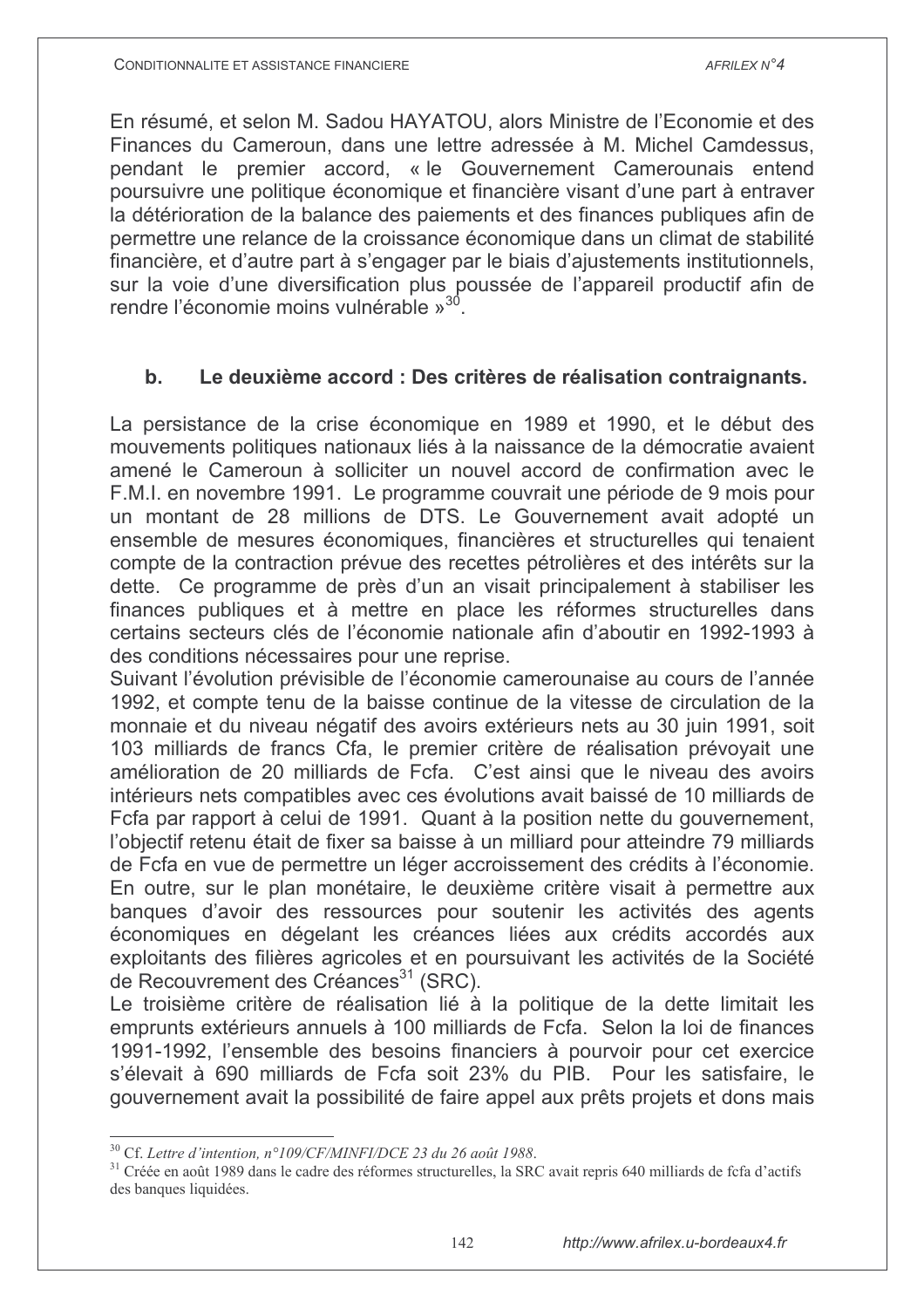seulement à concurrence de 100 milliards. Il était contraint de rechercher des financements-programmes de sources multilatérales et bilatérales dans la mesure où les recettes internes ne pouvaient atteindre 570 milliards. Afin d'y arriver, une concertation avec les bailleurs de fonds s'imposait. En ce qui concerne le service de la dette officielle bilatérale, un accord de rééchelonnement auprès du Club de Paris a été signé le 23 janvier 1992 pour une période de neuf (9) mois et pour un montant de 1.080 millions de dollars. Par ailleurs un comité consultatif bancaire avait été mis sur pied en accord avec les principales banques créditrices en vue d'un rééchelonnement approprié qui tiennent compte de la crise économique et politique aique que traversait le Cameroun en 1991-1992. On notera qu'aucun nouvel emprunt de moins de 5 ans n'était permis (4<sup>e</sup> critère). De même, les retraits nets sur les emprunts extérieurs de moins d'un an étaient interdits à l'exception des crédits commerciaux normaux. Enfin, - 5<sup>e</sup> critère -, si la persistance de l'insuffisance de financement conduisait le gouvernement à un dernier recours qu'est le système de prépaiement sur les produits pétroliers, le montant concerné ne pourrait dépasser 50 milliards de francs Fcfa au cours de l'exercice 1991-1992 et les autorités camerounaises étaient tenues de faire connaître aux services du Fonds, le dispositif mis en place à cet effet. A ce titre un passage de l'accord rédigé en ces termes est assez eloquent : « The Camerounian Government will provide the Fund staff with all the information necessary for the monitoring of the program and shall consult the Fund management on the adoption of all additionnal measures that may become necessary for meeting the program objectives. To this end, the authorities undertake to review by mid-february and mid-may 1992, and mid-august 1992, the implementation of program with Fund and, in particular the status of financing the assurances  $v^{32}$ .

Les contraintes des critères de réalisation ne s'expliquent pas seulement en terme d'objectifs mais aussi par le fait que les indicateurs n'ont aucune valeur de référence définitive. A tout moment, il est entendu que le Fonds peut revoir avec les autorités camerounaises les assurances de financement et le cas échéant l'opportunité d'ajuster les taux d'intérêt et les plafonds de crédit à la lumière de l'évolution de la demande de la monnaie tout en sauvegardant les objectifs fondamentaux de l'accord.

#### Le troisième accord : l'incontournable dévaluation. C.

De nouvelles négociations entre le F.M.I. et le Cameroun, suite à l'échec du deuxième accord, conduisirent les deux partenaires à un troisième le 17 février 1994. Ce nouveau programme, jugé ambitieux, couvrait la période du 1<sup>er</sup> janvier 1994 au 30 juin 1995. Il s'inscrivait dans le cadre d'une stratégie à moyen terme et pouvait être prorogé jusqu'à la fin de l'année fiscale

 $32$  Cf. Paragraphe 56 of the Memorandum on the Economic and Financial Policies of the Camerounian Government, 21 september 1991.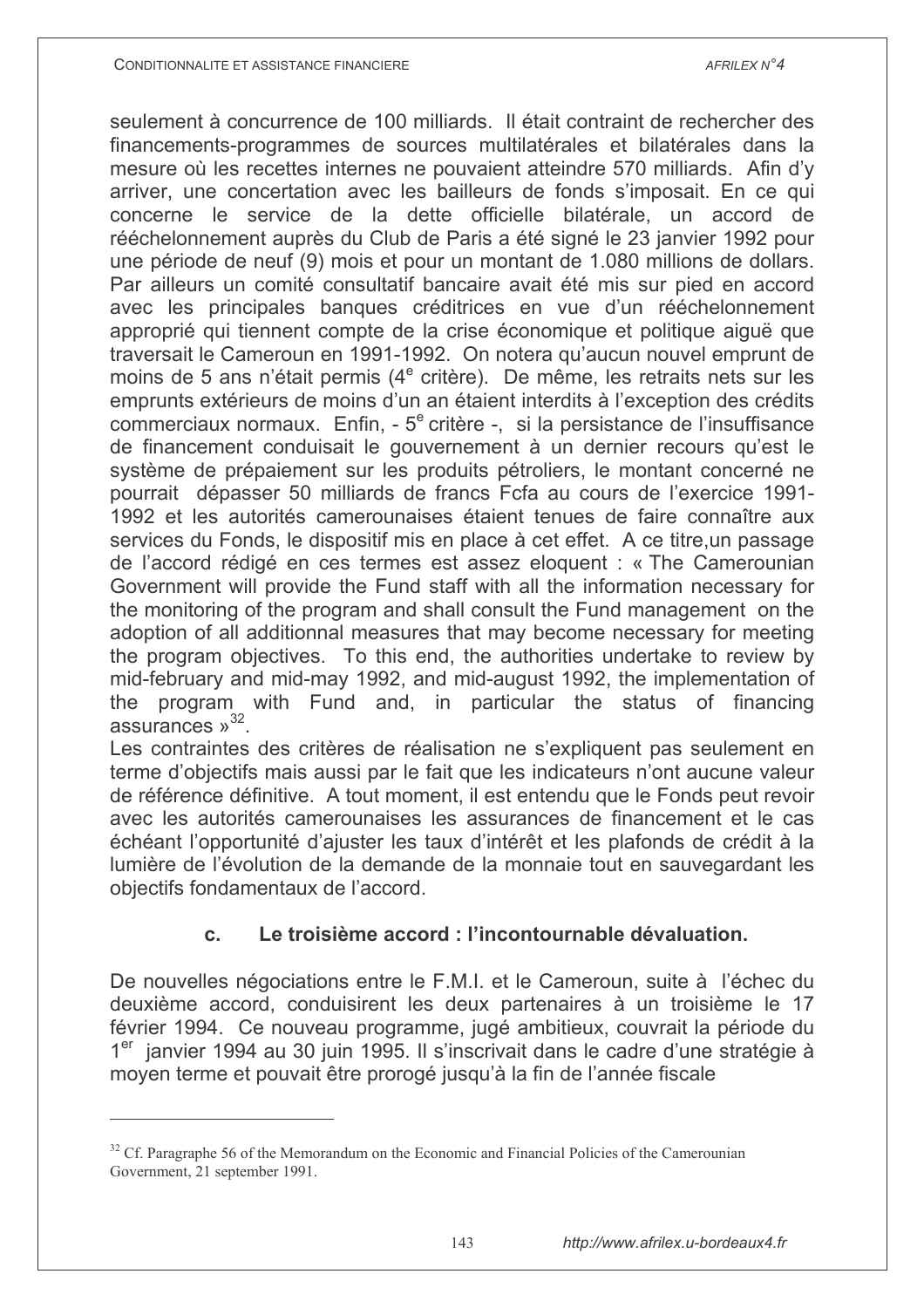1997-1998. A l'appui de ce programme, le Cameroun avait obtenu du F.M.I. un financement équivalent à 81,1 millions de DTS, soit 60% de la quote-part camerounaise. Cet accord peut-être considéré comme le résultat d'un consensus entre le gouvernement camerounais et le F.M.I. sur l'idée selon laquelle le poids accumulé des distorsions de prix relatifs, des arriérés directs et indirects de l'Etat et des entreprises du secteur publique, la situation de non liquidité croissante du secteur bancaire sont les causes de l'échec de l'ajustement. De même, les mesures de réallocations des ressources inscrites dans les reformes structurelles entreprises depuis le début de l'ajustement en 1988, n'ont pas suffit à enraver la détérioration de l'économie nationale. La stratégie d'ajustement, basée exclusivement sur des mesures internes de correction, n'a pu inverser la tendance du déclin ni éviter l'exacerbation des déséquilibres financiers. Le F.M.I. avait estimé par conséquent qu'il était indispensable d'élargir les moyens de la stratégie d'ajustement du Cameroun en réalignant le taux de change. La dévaluation du 12 janvier 1994 a donc été une condition majeure à la signature du 3<sup>e</sup> accord. De concert avec les autres pays membres de la zone franc réunis dans la capitale sénégalaise, les autorités camerounaises sous la houlette de Antoine NTSIMI, alors Ministre des Finances, avaient donc opté pour une attaque frontale au problème de la compétitivité en acceptant cette dévaluation du franc CFA. Il s'agissait d'accélérer le processus de libéralisation des marchés à l'appui du développement et de la diversification des exploitations<sup>33</sup>.

En résumé, la stratégie du 3<sup>e</sup> accord s'articulait autour de quatre axes principaux:

- ❖ le réalignement du taux de change régional par la réduction de 50% de la valeur du franc camerounais en terme de francs français. Ce réalignement visait à ramener le taux de change effectif à un niveau compatible avec le rétablissement durable des équilibres macroéconomiques et une croissance soutenue à l'orée de l'an 2000 ;
- ❖ la poursuite de la réduction du coût de la fonction publique :
- ❖ un resserrement de la politique de la demande interne axé sur la réduction drastique des dépenses budgétaires et sur une réforme fiscale de grande ampleur. Cet objectif de compression, en termes réels, des dépenses et de mobilisation des ressources financières visait à juguler l'inflation, une fois passés les mouvements correctifs de prix induits par le réalignement de la parité et à contenir les pressions sur les balances des paiements :
- $\div$  l'élimination des contraintes au libre fonctionnement des marchés du travail et des biens et services, appuyée spécifiquement par le libéralisation du commerce extérieur. Cette intensification des efforts de libéralisation engagés ces dernières années sera accompagnée à son tour des réformes structurelles destinées à réduire l'emprise de l'Etat

<sup>&</sup>lt;sup>33</sup> Voir J. A. CLEMENT, la dévaluation du franc CFA : un bilan, in Problèmes Economiques, 1995, pp. 20-25. Voir aussi P. HUGON, Franc CFA : la dévaluation du 12 janvier 1994, opportunités et risques, in Afrique contemporaine, 1994, pp. 18-26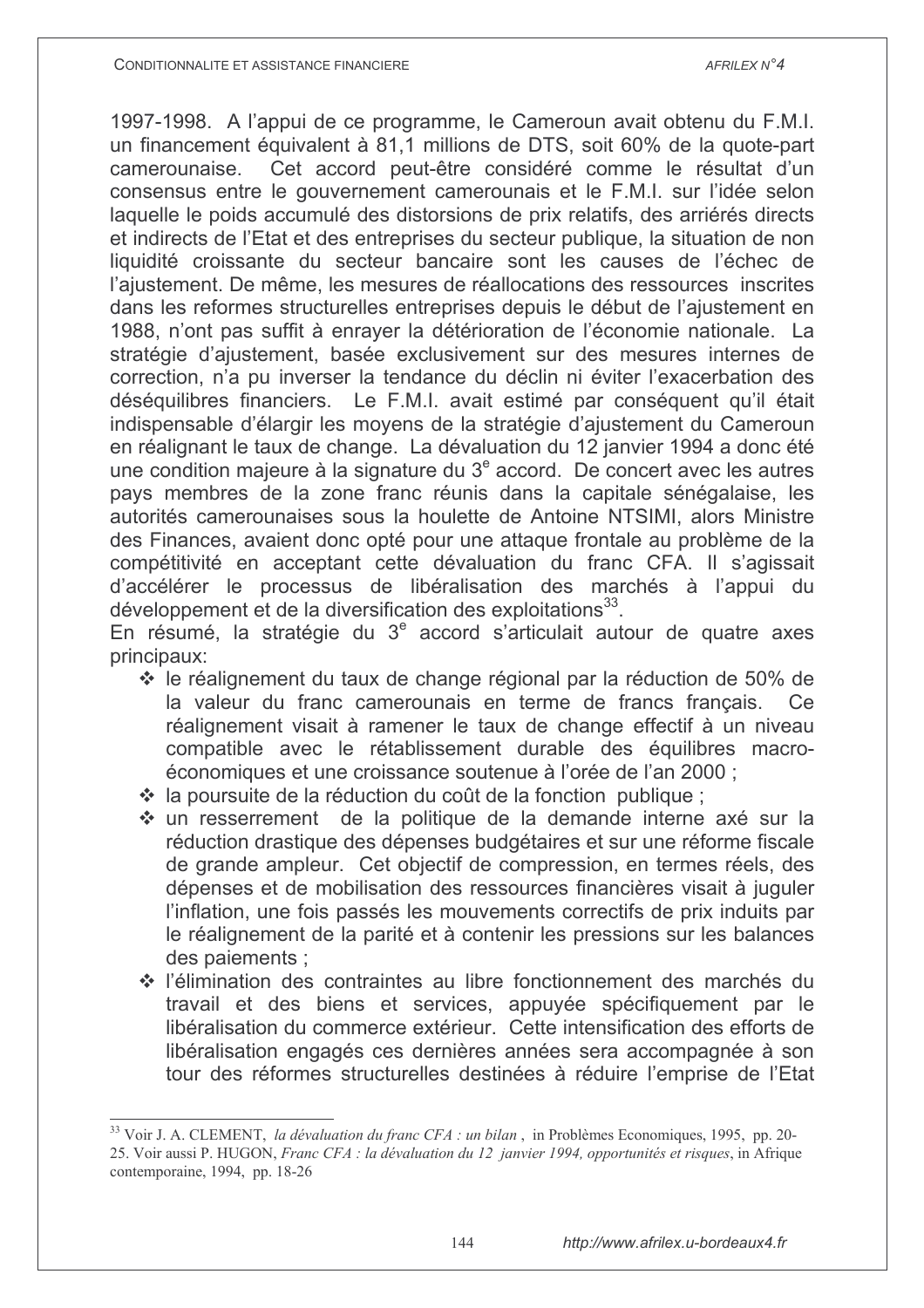sur l'économie afin d'accroître l'efficacité de l'appareil productif et de créer des conditions nécessaires à la reprise de l'investissement privé. Compte tenu des mesures énoncées pour la période de janvier 1994 à juin 1995 et du programme projeté pour 1998, l'objectif du 3<sup>e</sup> accord, en chiffres, était de dégager un excédent au niveau du solde primaire de 1% du PIB en 1994 et de 3.5% en 1995. Sur cette base, le déficit budgétaire global devait être ramené à 231 milliards de francs Cfa, soit environ 8% du PIB en 1994 et à 188 milliards Cfa soit 5% du PIB en 1995. Le solde primaire hors investissements financés par l'extérieur était prévu, lui, pour passer du déficit en 1993 à un excédent de plus de plus de 50 milliards Cfa en 1994 et de près de 200 milliards de francs Cfa en 1995

### $\mathbf{d}$ . Le quatrième accord : Un remède aux trois essais non transformés

D'un montant de 67,6 millions de DTS, représentant la moitié de la quote-part du Cameroun, il fait suite aux trois essais non transformés en 1989, 1991 et 1994. Les termes du programme reposaient pour l'essentiel sur la loi de finances du 1<sup>er</sup> juillet 1995. Ce programme visait une croissance de 5% et une inflation limitée 8%. En outre, les engagements pris par le gouvernement camerounais portaient sur la consolidation des réformes structurelles déjà engagées, c'est à dire la poursuite du Plan d'Organisation des Effectifs (POE) de la fonction publique, les privatisations, la restructuration bancaire, la relance de l'investissement public et le traitement de la dette. La spécificité de cet accord, c'est d'avoir débouché sur la mise en place d'une facilité d'ajustement structurel en 1997, elle même transformée en FRPC<sup>34</sup> (Facilité pour la Réduction de la Pauvreté et la Croissance) en 1999 et l'admission du Cameroun à l'initiative PPTF<sup>35</sup>

Les accords conclus entre le Cameroun et le F.M.I. pendant la période 1988-1997, comme on vient de le voir, constituent des supports et cadres des programmes d'ajustement camerounais. Ils contiennent les engagements du F.M.I. à supporter les financements et les efforts du Cameroun à respecter les réformes envisagées.

Toutefois, le non respect par le Cameroun de certains engagements ou la non réalisation de certains objectifs avait conduit le F.M.I. à suspendre de temps à autre le décaissement, ce qui pose le problème de la valeur juridique de ces accords.

### C. La valeur juridique des accords

L'accord de confirmation peut être considéré comme une réponse à la lettre d'intention. Cette dernière émane du pays demandeur d'aide et est signée par l'autorité chargée de la politique économique et financière. Au Cameroun, la première lettre était adressée au Directeur Général du F.M.I. par le Ministre

<sup>&</sup>lt;sup>34</sup> Voir *Bulletin du FMI*, 15 janvier 2001, pp. 1-5

 $35$   $Idom$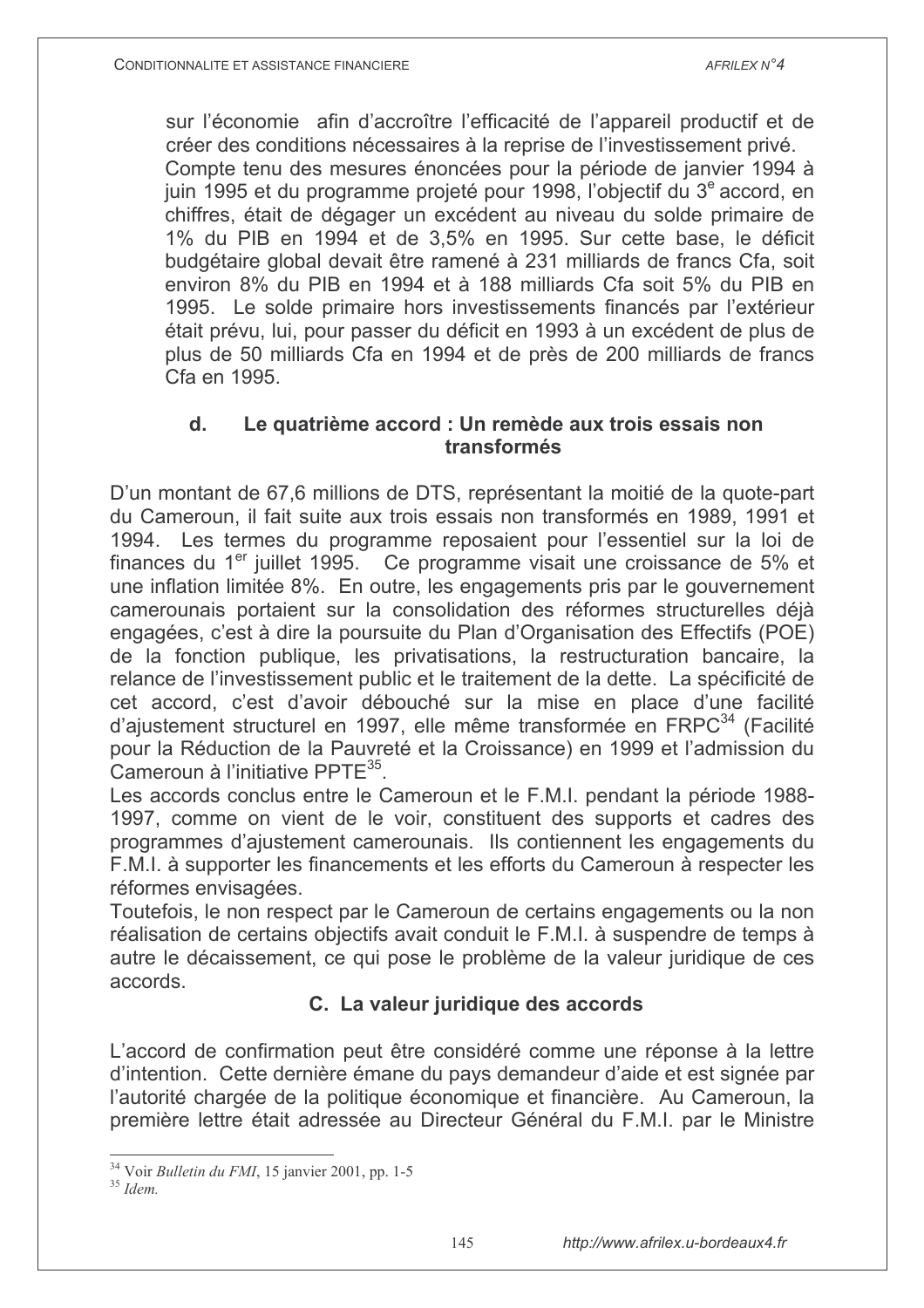des Finances, et depuis le rétablissement du poste de Premier Ministre en 1990, il appartient au chef du gouvernement de négocier sur toutes les questions économiques et financières internationales relatives à la souveraineté de l'Etat.

Dans les différentes lettres, les autorités compétentes mentionnent les raisons pour lesquelles l'appui du F.M.I. est sollicité. Dans la 3<sup>e</sup> lettre, le Premier Ministre Simon ACHIDI ACHU mentionnait que « le financement du programme devait être assuré grâce, d'une part aux concours déjà obtenus ou en discussion avec les bailleurs de fonds multilatéraux et bilatéraux, et d'autre part aux annulations de dettes et d'arriérés de paiements consenties par la France et aux opérations de rééchelonnement que le Cameroun se propose de solliciter de ses créanciers officiels bilatéraux dès l'appui du programme ».

« L'approbation par le Fonds » signifie la supériorité de celui-ci sur le demandeur. C'est cette attitude qui justifie que l'accord ne soit pas signé conjointement entre les parties. L'accord, après approbation ne fait en général que reprendre les termes de la lettre elle-même, accompagnée d'une déclaration de politique économique. Cette espèce de contrat entre le F.M.I. et ses membres est en fait unilatérale puisque le Conseil d'Administration statue sur la demande en donnant son approbation. Aussi peut-on lire dans le premier accord le passage selon lequel « pour faciliter la réalisation de ces objectifs et la mise en oeuvre de cette politique. le Fonds Monétaire International donne son agrément au présent accord de confirmation ». Ce qui signifie que l'accord est consenti à la condition que le Cameroun se conforme aux exigences du F.M.I. quant à la politique à suivre. Désormais, l'obligation de respect des critères de réalisation et d'échelonnement trouve son fondement dans cet ensemble de conditions, appelé la conditionnalité.

Mais au cours de l'exécution des programmes, les contraintes de la conditionnalité ont conduit les autorités camerounaises à accuser le F.M.I. de s'ingérer dans les affaires intérieures<sup>36</sup> du pays. Pour le F.M.I., la réponse est simple. Les accords de confirmation ne doivent pas être considérés comme des accords internationaux. Et dans sa démarche, afin de s'assurer qu'il n'est pas en train d'engager ses ressources sans garantie, les critères de réalisation constituent des repères. Ils sont perçus non seulement comme des moyens d'action, mais aussi et surtout comme la preuve que le programme marche. Le non respect des critères entraîne donc automatiquement la suspension des droits de tirages. On peut dire que l'accord de confirmation ne tire pas sa force d'un consentement mutuel entre les parties, mais plutôt des décisions du Conseil d'administration, en l'occurrence celle du 2 mars 1979. Celle-ci stipulait que « l'accord de confirmation n'est pas un accord international. Aussi conviendra-t-il d'éviter que son libellé ainsi que la lettre d'intention ait une connotation contractuelle ». Le jeu des intérêts du F.M.I. et de sa philosophie ayant prévalu sur les considérations juridiques, dans les rapports entre le F.M.I. et le Cameroun, l'arbitrage et la sanction internationale sont absents. Ce qui donne à l'accord un caractère ambigu et original. Selon M.

 $36$  Voir Dominique CARREAU, Les controverses autour de l'aide du FMI à ses membres en difficultés : un exemple d'intervention dans les affaires intérieures des Etats ?, chronique AFDI 1981, p. 615, 1986, p. 703.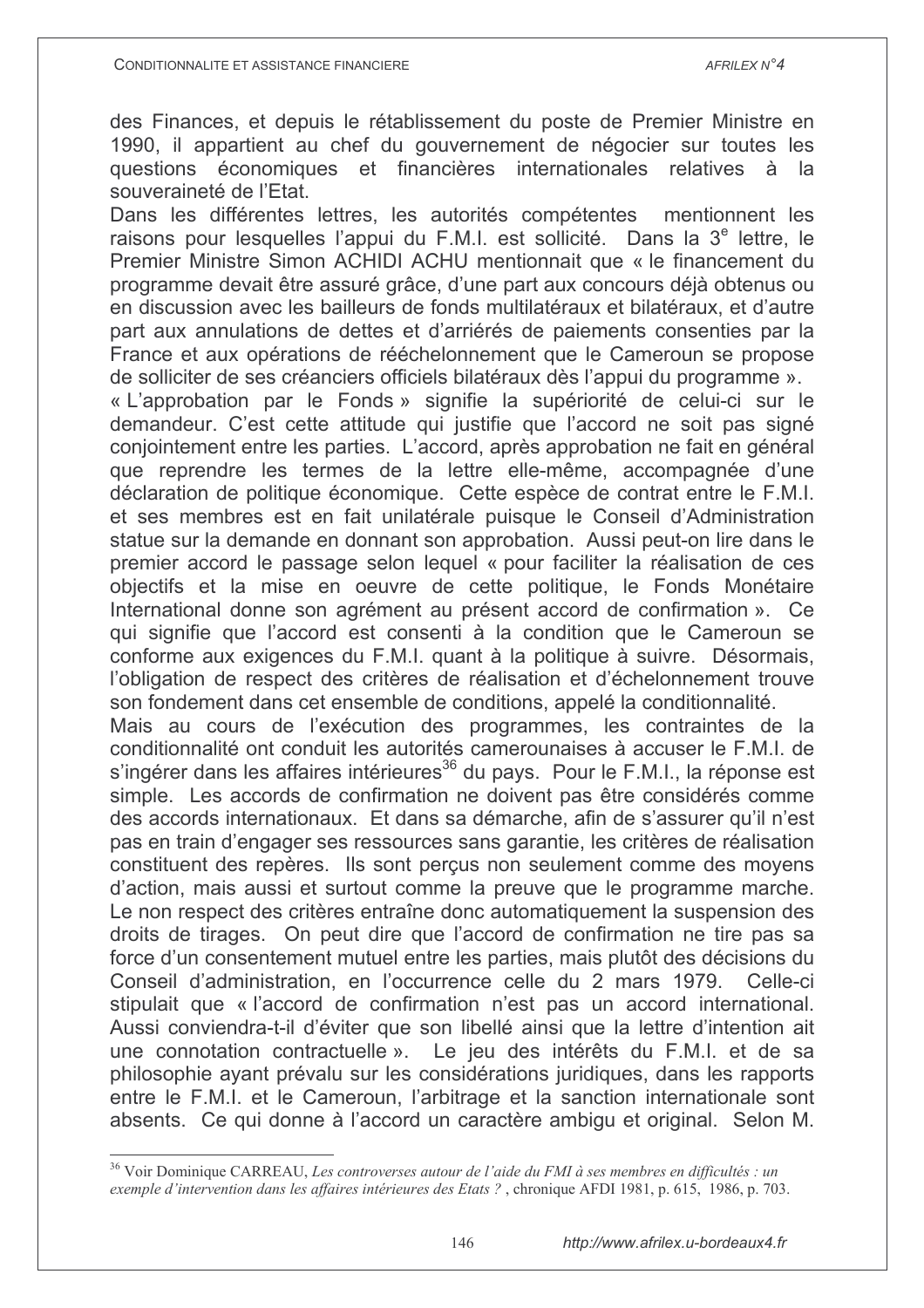Dominique CARREAU, « il est à noter la grande originalité de cette procédure des accords de confirmation. En effet, bien qu'ils ne prennent pas la forme normale d'une convention signée par les deux parties contractantes (...) il s'agit néanmoins de véritables accords internationaux dont les termes lient et le Fonds et l'Etat membre en cause ». Le Cameroun s'est accommodé de cette situation dans la mesure où, dans ses différentes lettres d'intention, le gouvernement dans l'espoir de réaliser les objectifs de son programme d'aiustement en sollicitant l'appui du Fonds, laisse « planer » dans ses intentions une grande liberté au F.M.I. de lui proposer des « mesures additionnelles ». A l'instar des rapports entre l'élève et son maître, « le Cameroun consultera le Fonds sur l'adoption de toute mesure qui serait appropriée, conformément aux politiques du Fonds (...) et il fournira au Fonds toute information que le Fonds jugera nécessaire dans le cadre de l'exécution des politiques et objectifs du programme  $v^{37}$ .

Bien qu'ils lient un Etat et une organisation internationale, deux sujets principaux de droit international, les accords de confirmation n'ont pas une valeur juridique probante. Leurs buts l'emportent sur leurs fondements et par conséquent ils sont un facteur déterminant dans le renforcement de l'hégémonie du Fonds sur son partenaire dans la recherche des financements pour rééquilibrer sa balance des paiements. Ces accords répondent à la politique de normalisation de la politique économique du Cameroun.

<sup>&</sup>lt;sup>37</sup> Cf. 3<sup>e</sup> lettre de confirmation du 17 février 1994.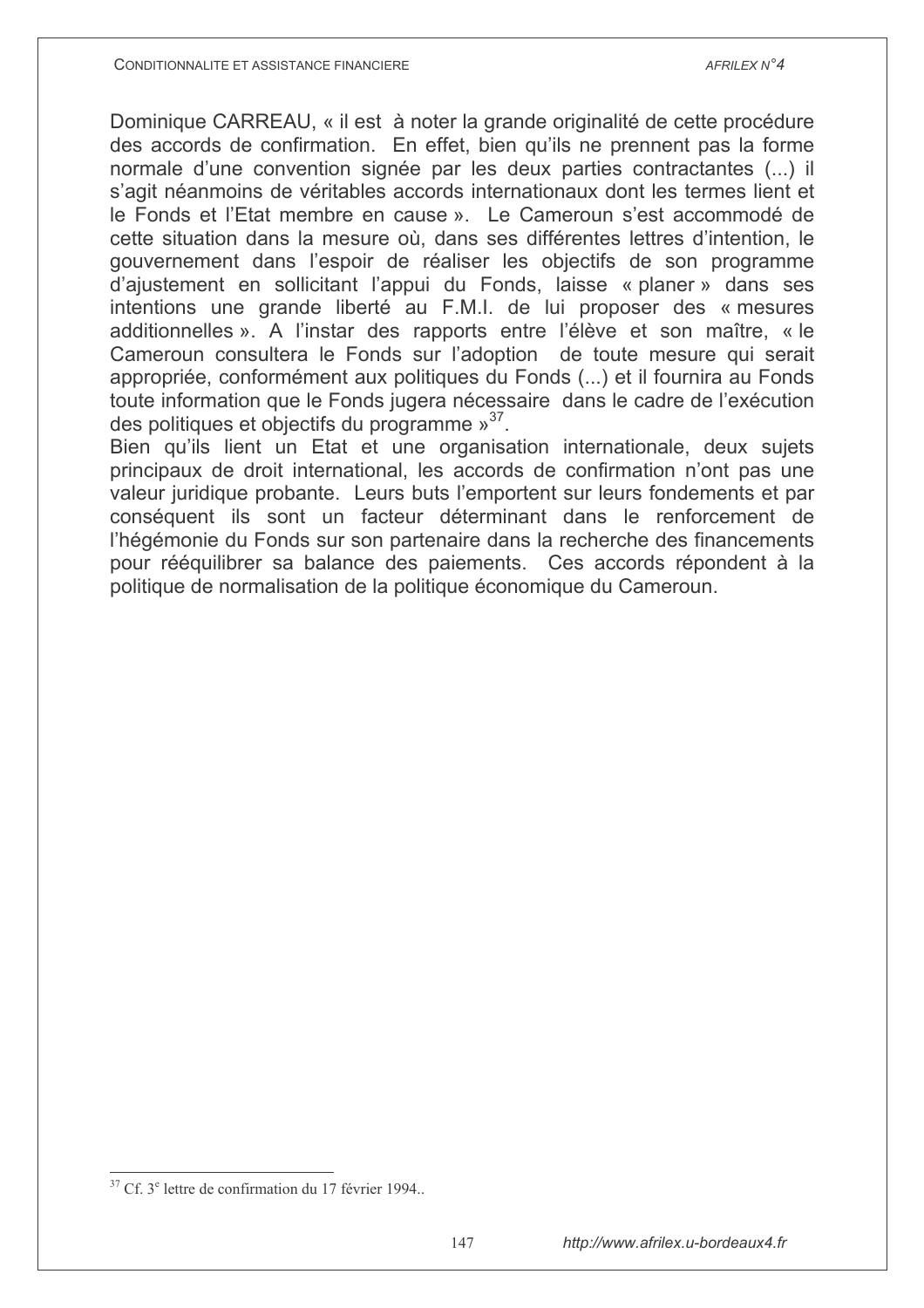### **CONCLUSION**

Le FMI est devenu, dans la société financière internationale incertaine d'aujourd'hui, une institution de financement incontournable à laquelle les autorités camerounaises ont convenu de s'accrocher après moult hésitations. Le pouvoir du FMI au Cameroun ne cesse de s'accroître et le Cameroun fait désormais parti du "bloc hégémonique" du Fonds au sens gramscien du terme : sa participation est neutralisée et il est quasi absent du processus de prise de décision du Fonds. A l'évidence, accepter la conditionnalité du FMI est devenu tout naturellement un moyen pour le Cameroun de montrer aux yeux de la société financière internationale<sup>38</sup> la prévisibilité<sup>39</sup> de politique économique. crédibilité  $et$  $l$ a sa

<sup>&</sup>lt;sup>38</sup> Cf. Alassane OUATTARA, Allocution prononcée le 21 mai 1997 à Hararé, bulletin du FMI 16 juin 1997.

p.177

<sup>&</sup>lt;sup>39</sup> Cf. Host KOHLER, *la prévention des crises, élément crucial de la mission du FMI*, Bulletin du FMI 23 Avril 2001